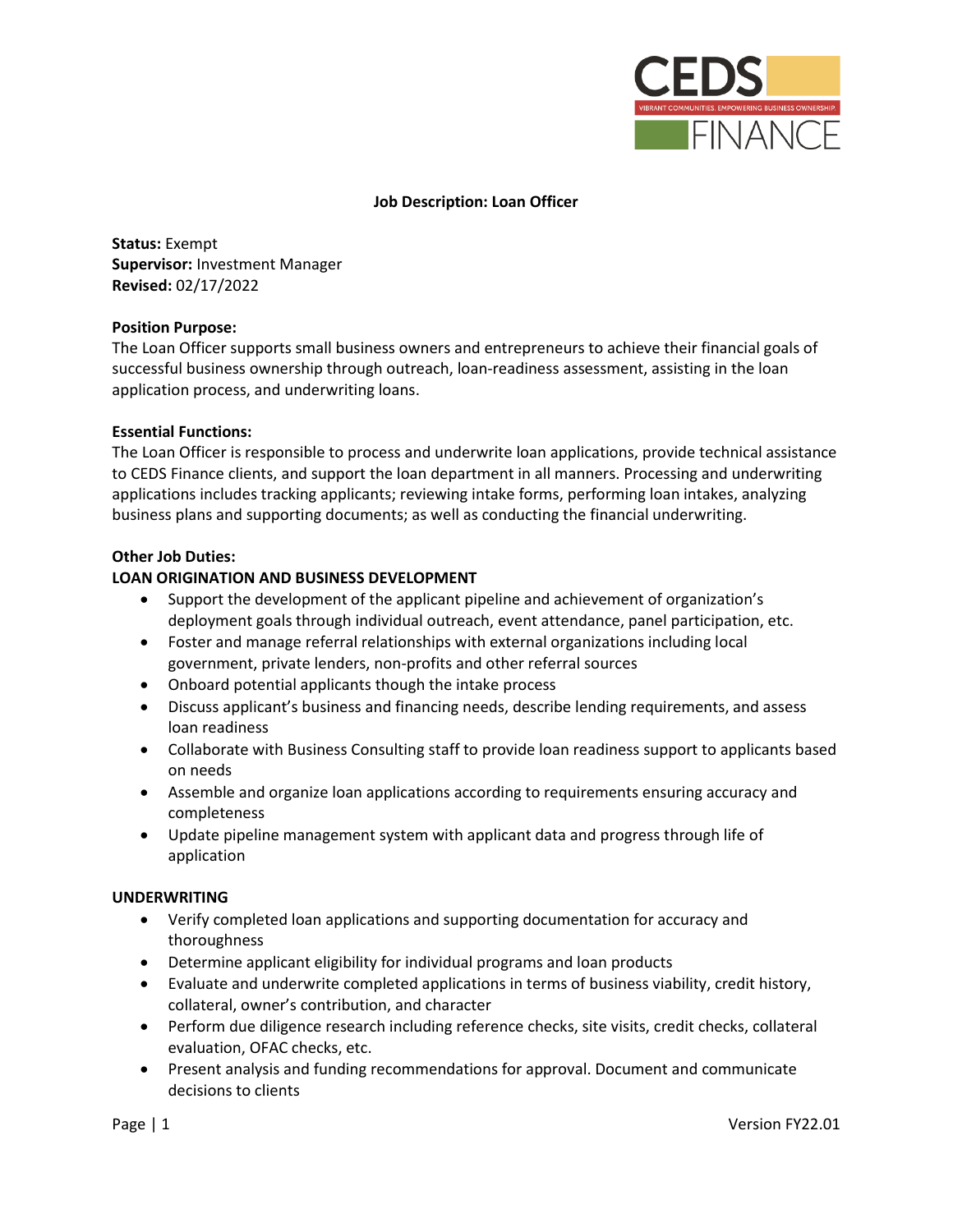

- Collaborate with Business Consultant staff to assess client needs and develop recommendations including action plans, internal TA resources, and referral opportunities
- Partner with portfolio management at closing to ensure smooth transition to loan servicing relationships

## **TECHNICAL ASSISTANCE**

• Provide guidance and/or training, either in groups or one-to-one sessions, to potential borrowers on issues related to small business management, such as business startup, marketing, bookkeeping, financial strategy and/or cash flow management

## **REPORT PREPARATION & SUBMISSION**

• Prepare and submit required reports to funders and Executive Director

## **OTHER DUTIES**

• Performs other duties as assigned by direct supervisor and Executive Director

## **Qualifications and Essential Skills**

\* B.A. or B.S. degree is required; preference for a degree in Finance, Economics, Accounting, Business Management. Master's degree is strongly preferred

- \* Two to five years' experience (domestic or international) in commercial underwriting required
- \* Strong financial analysis skills including understanding the linkages between the various financial statements and a proficiency in Excel
- \* Interest in impact investing or socially-minded businesses desired, experience preferred
- \* Ability and experience to work with low-income individuals of wide-ranging cultures
- \* Excellent interpersonal and problem-solving skills
- \* Ability to work effectively in a team and can operate independently task require
- \* Ability to speak more than one language a plus

\* Proficiency with MS Office Suite (Word, Excel and PowerPoint). Experience with DownHome Solutions, Equifax, Credit Builder, or similar is preferred

\* Proactive, professional and hardworking with strong organizational and analytical skills. Flexible with an interest to learn and develop professional skills

#### **Salary & Benefits:**

Hiring range \$54,266 - \$65,119 annual salary

Annual performance-based bonus

Competitive health, dental, and vision benefits, a Flexible Spending Account, 403(b) retirement plan with employer match, and generous paid time off and holiday policies

A flexible schedule with a mix of in-office and remote work permitted